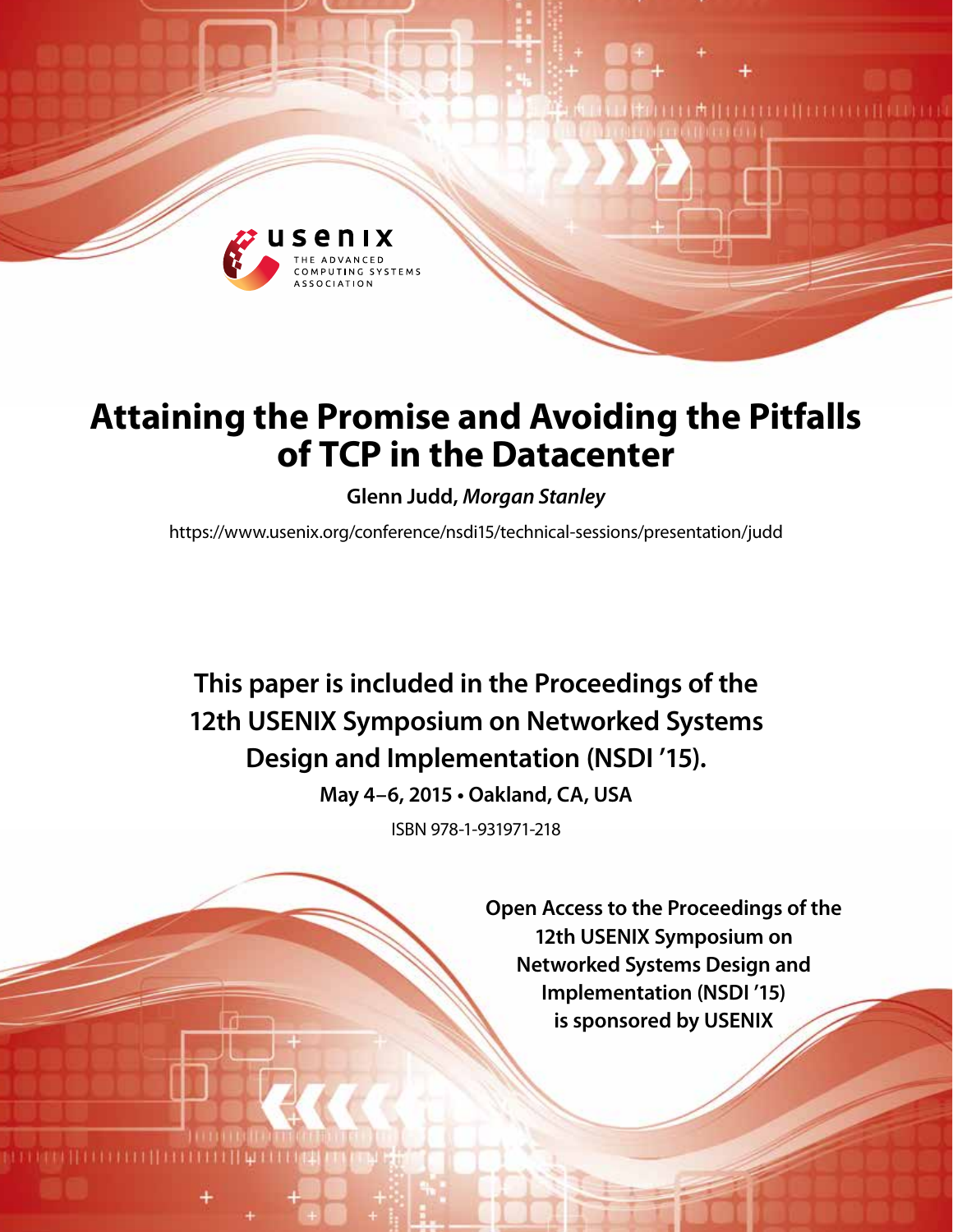# Attaining the Promise and Avoiding the Pitfalls of TCP in the Datacenter

Glenn Judd *Morgan Stanley*

# Abstract

Over the last several years, datacenter computing has become a pervasive part of the computing landscape. In spite of the success of the datacenter computing paradigm, there are significant challenges remaining to be solved—particularly in the area of networking. The success of TCP/IP in the Internet makes TCP/IP a natural candidate for datacenter network communication. A growing body of research and operational experience, however, has found that TCP often performs poorly in datacenter settings. TCP's poor performance has led some groups to abandon TCP entirely in the datacenter. This is not desirable, however, as it requires reconstruction of a new transport protocol as well as rewriting applications to use the new protocol. Over the last few years, promising research has focused on adapting TCP to operate in the datacenter environment.

We have been running large datacenter computations for several years, and have experienced the promises and the pitfalls that datacenter computation presents. In this paper, we discuss our experiences with network communication performance within our datacenter, and discuss how we have leveraged and extended recent research to significantly improve network performance within our datacenter.

# 1 Introduction

In recent years, datacenter computing has become a pervasive part of the computing landscape. The most visible examples of datacenter computing are the warehousescale computers [4] used to run search engines, social networks, and other publicly visible "cloud" applications. Less visible, but no less critical, are datacenter computing platforms used internally by numerous organizations.

In spite of the success of the datacenter computing paradigm, there are significant challenges remaining to be solved—particularly in the area of networking. The pervasiveness of TCP/IP in the Internet makes TCP/IP a natural candidate for datacenter network communication. TCP/IP, however, was not designed for the datacenter environment, and many TCP design assumptions—e.g. a high degree of flow multiplexing, multi-millisecond RTT—do not hold in a datacenter. A growing body of research and operational experience, has found that TCP can perform poorly in datacenter settings.

TCP's poor performance has led some groups to abandon TCP entirely [15]. This is not desirable, however, as it requires reconstruction of a new transport protocol as well as rewriting applications to use the new protocol. Recent research has focused on adapting TCP to operate in the datacenter environment. DCTCP stands out as a particularly promising approach as it utilizes technology available today to dramatically improve datacenter TCP performance.

In this paper, we discuss our experiences with network communication performance within our datacenter and discuss how we have leveraged and extended recent research to significantly improve network performance within our datacenter, without requiring changes to our applications.

The experimental results that we present are often in the form of controlled tests that isolate behavior that we encountered either in actual production TCP and DCTCP usage, or in our efforts to introduce DCTCP into production.

In addition, this paper makes the following specific contributions.

- To the best of our knowledge, this paper presents the first published discussion of DCTCP production deployment.
- We identify shortcomings that make DCTCP as presented and implemented in [1] unusable in our environment, and we present solutions to those shortcomings that we have verified through implementation.
- We demonstrate that commonly used receive buffer tuning algorithms perform poorly in current datacenters.
- We empirically compare DCTCP performance to TCP convergence, and we show that surprisingly—DCTCP convergence can be superior to TCP convergence. We show that this is due to DCTCP's superior coexistence with common receive buffer tuning algorithms. With correct buffer tuning, TCP convergence, stability, and short-term fairness all exceed that of DCTCP.
- We also discuss results from dramatically reducing *RTOmin* at scale to mitigate incast.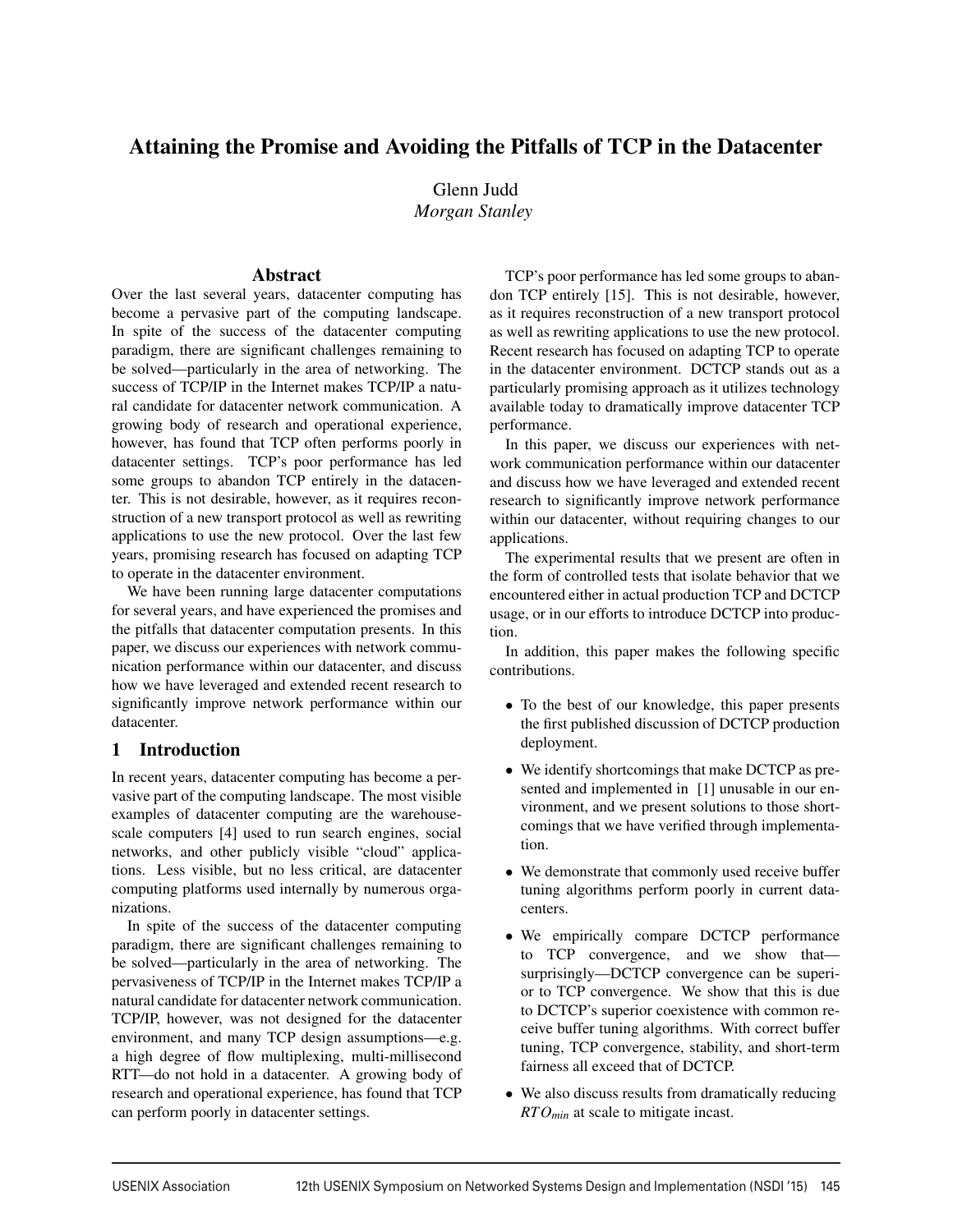Our discussion will proceed as follows. Section 2 will briefly describe our datacenter environment. Section 3 will discuss the three significant problems that we have encountered with TCP in our datacenter. Section 4 will discuss problems that delayed acknowledgements introduce into datacenter networks, and will analyze solutions. Section 5 will discuss reducing *RTOmin* to mitigate incast. Section 6 will discuss addressing the root cause of incast-induced packet loss using DCTCP. Section 7 will discuss obstacles that prevent DCTCP from being used in our environment, and solutions for those problems. Section 8 will then compare DCTCP performance to that of TCP. Section 9 will investigate the performance of automatic TCP buffer tuning in our environment. Section 10 will briefly discuss related work, before we conclude in Section 11.

# 2 Setting

The majority of recent work on TCP in the datacenter has either implicitly or explicitly been undertaken in the context of an Internet services setting. Of course, datacenter computation applies to a much broader spectrum of applications, and even within a single datacenter of a single organization, a wide variety of application types may be found.



Figure 1: Typical Application Structure

# 2.1 Overview

The context of this work is a datacenter used largely for two broad types of applications: Monte Carlo simulation and data analysis. A typical application is structured as shown in Figure 1, which shows a common communication-intensive application structure in

our datacenter. This application is constructed as a series of transformations (depicted as rectangles) on data (depicted as ovals and rounded rectangles.) Each transformation may read several data elements, and may store several data elements.

Most data access is to one of two highly-parallel distributed data storage systems: a key-value store and a distributed file system. The key-value store tends to generate much higher degrees of incast (discussed at length further in this paper) due to support for bulk reading and writing of values. The distributed file system results in more limited incast as the number of blocks simultaneously read by any particular operation is limited by the file system's read-ahead limit. Further details of these storage systems are outside the scope of this paper, but both are colocated with our computation servers and thus—are highly parallel.

Monte Carlo simulations tend to be computationally intensive, but even they tend to contain periods of intensive communication. Data analysis applications tend to be storage and communication intensive.

As our datacenter is shared among many applications and distinct user groups, it is very important that applications in our datacenter are as loosely coupled as possible.

Unless otherwise specified, the applications discussed and results presented in this paper were obtained on a 10 Gbps network with a 9K MTU. Also unless otherwise specified, controlled experiments were conducted using iperf as traffic generator sending at the maximum rate allowed. TCP congestion control is CUBIC [6] unless otherwise stated (as CUBIC is the Linux default congestion control.) We conducted several of the controlled experiments using the Linux Reno implementation, but did not observe any significant differences. As such we have left comparisons with Reno (and other TCP variants) as out of scope for this work. Applications in this datacenter do not access the public Internet.

# 2.2 Traffic Characteristics

To illustrate the type of traffic that our applications generate, we recorded network traffic for a two-minute interval of a representative application (a Monte Carlo simulation) on a single server in this application. Due to the uniform nature of both our applications and our storage systems, the traffic seen by other servers is very similar. (We have verified this with additional samples on other servers.) Figures 2, 3, and 4 summarize flow characteristics of the recorded traffic.

TCP connections in our environment tend to be longlived. For the purposes of this analysis, we define a flow as packets demarcated by TCP PUSH flags within a single TCP connection.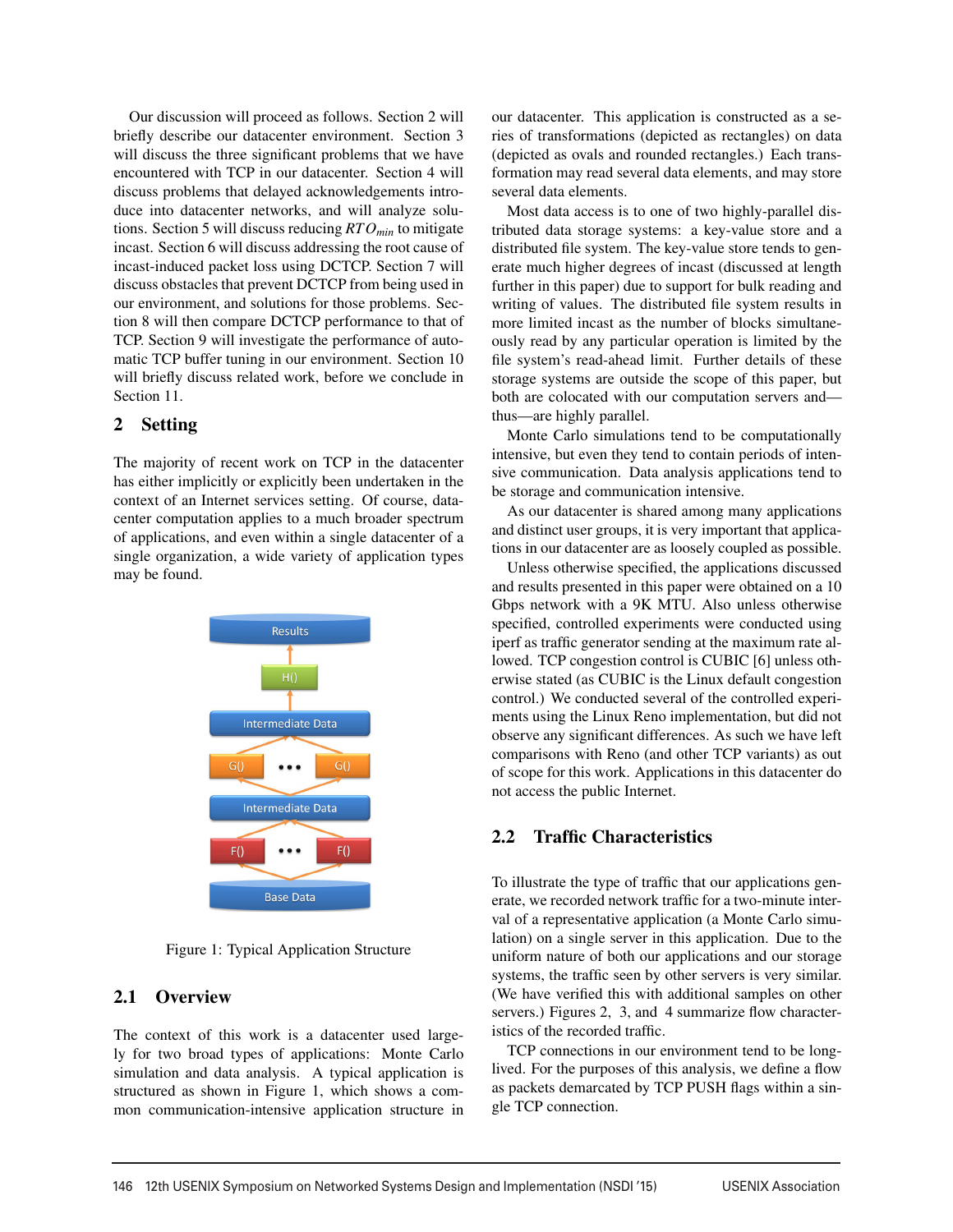





Figure 3: CDF of flow bytes

Figure 2 depicts the cumulative distribution of flow sizes sampled, and illustrates that the vast majority of flows in this application are very small. These small flows largely consist of either data retrieval requests, or simple operation results. (As stated earlier, an individual connection will contain many flows. These flows often occur in quick succession within the connection.)

Figure 3 illustrates the cumulative distribution of flow bytes. (For each flow size, the corresponding point depicts the fraction of total bytes in flows less than or equal to that flow size.) As shown in Figure 3, the majority of bytes are in larger flows—in spite of the large number of small flows. This is due to the fact that while the simple requests and operation results dominate in terms of flow numbers, most bytes on the network are generated by actual value storage or retrieval.

In addition, we also categorized the sampled traffic as shown in Figure 4. This figure shows the fraction of total traffic (measured in bytes) that falls into the given traffic categories. This figure clearly shows that key-value store traffic dominates, followed by distributed file system traffic. Other traffic types are not a significant fraction of the total traffic.



Figure 4: Flow Type Categorization

In summary, key-value store traffic dominates the traffic in the measured application. Most flows generated by this application are very small—too small for traditional congestion control to prevent problems such as incast. The majority of traffic, however, is in contained in larger flows. Thus, congestion control plays an important role in preventing larger flows from experiencing congestion, and in preserving buffer space for small flows.

## 3 TCP in the Datacenter

Communication intensive datacenter applications present datacenter networks with several performance problems [5]. This is largely due to the fact that TCP the foundation of many datacenter applications—was not originally designed with the characteristics of modern datacenters in mind. In this section we discuss three significant problems with TCP that we have encountered: delayed ACK induced stalls, incast, and problems with receive buffer tuning.

# 3.1 Stalls Due to Delayed ACKs

Delayed ACKS in TCP allow TCP to substantially reduce the number of packets sent. Delayed ACKs work by delaying the sending of an ACK for multiple segments. The delayed ACK effectively merges ACKs by cumulatively acknowledging multiple received segments.

Delayed ACKs have an associated timeout to prevent the sender from stalling forever due to a lack of ACKs from the receiver. The default timeout is tens to hundreds of milliseconds. In a datacenter with sub-millisecond RTT, the default delayed ACK timeout is far too large, and we have observed application-level timeouts that were caused by delayed ACKs. Section 4 will discuss resolving this issue.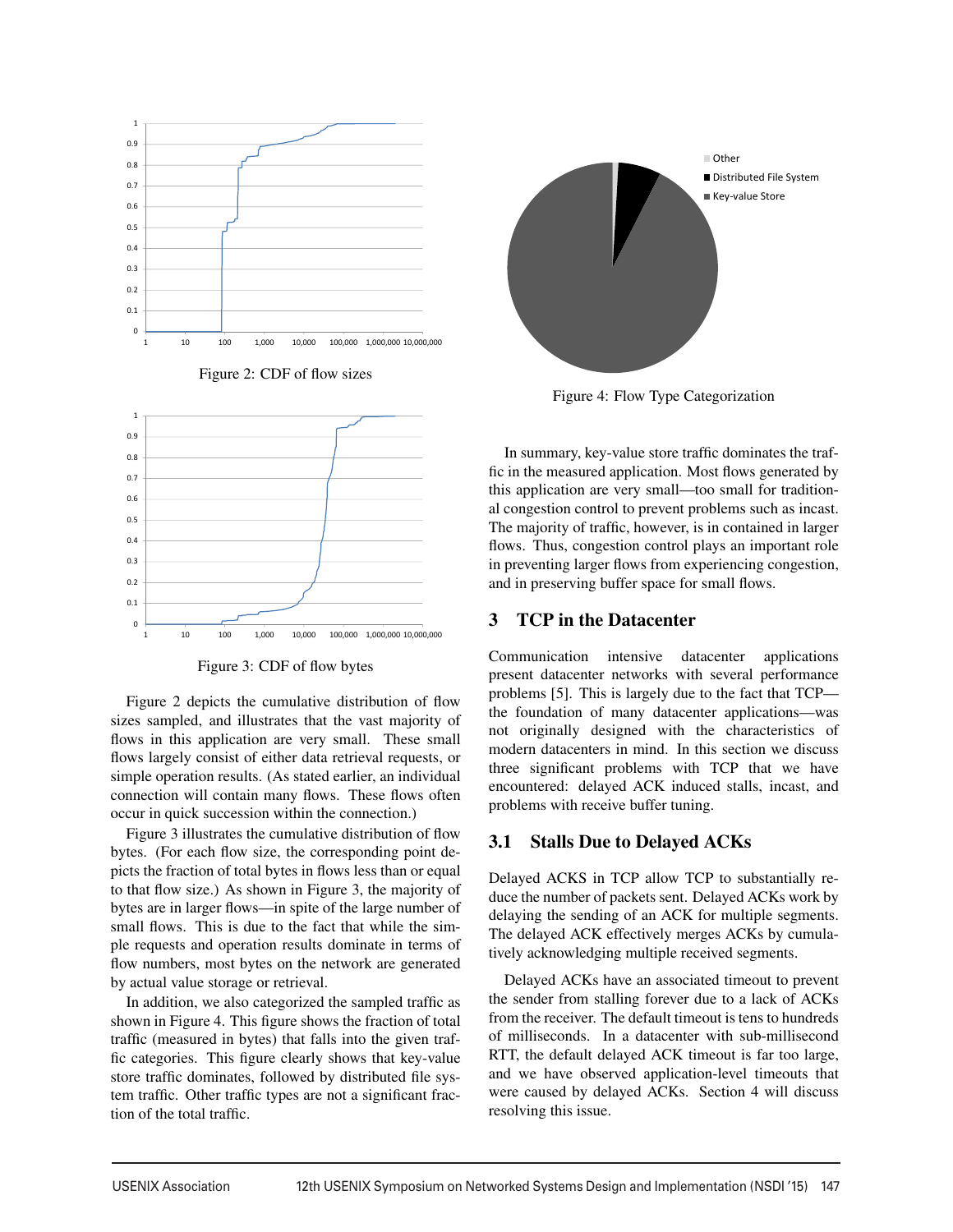## 3.2 Incast

The most vexing problem that TCP encounters in our datacenter network is "TCP incast" [12]. TCP incast occurs whenever a single receiver receives data from multiple senders in a short amount of time. This is a frequent communication pattern in datacenter applications. As depicted in Figure 5, when this situation occurs, the switch to which the receiver is attached is often overloaded: the senders send more data than the receiver can receive; the switch cannot store all of the data; and so the switch discards data that it does not have room for [13]. Unlike delayed ACK-induced timeouts, incast is much more difficult to remedy, and we will spend much of this paper discussing this problem.



Figure 5: Incast

Previous work discussing incast and other datacenter TCP problems has focused on Internet service applications and shown that TCP performs poorly in datacenters that are servicing these applications. While the nature and structure of our datacenter applications are very different, we still experience similar problems with TCP in our datacenter.

Consider our typical application structure discussed previously and depicted in Figure 1. Each transformation may read several data elements from our distributed storage systems, and may store several data elements into our distributed storage systems. As a result, reads from our distributed storage systems often result in a high degree of TCP incast. Writes to the distributed storage systems also contribute to incast as many writers may be writing to the same storage node.

At a high level, we find that incast produces the following problems at the application layer:

- Communication timeouts and retransmissions
- Lost throughput
- Increased latency
- Latency variance (jitter)

These problems can afflict even "innocent" applications and servers uninvolved in the communication. At the business level, further problems result:

- Application failures
- Idle servers waiting for communication, and increased costs associated with procuring and operating additional servers.
- Application failures even for "innocent bystanders"
- Development effort to work around communication problems
- Effort lost troubleshooting network problems in innocent applications
- Effort lost coordinating among different development groups to avoid communication problems.

#### 3.3 Receive Buffer Tuning

In addition, a very significant problem that we have encountered with TCP in the datacenter is receive buffer tuning [16]. The receive buffer size has a dramatic impact on TCP performance and server RAM utilization.



Figure 6: TCP convergence



Figure 7: DCTCP convergence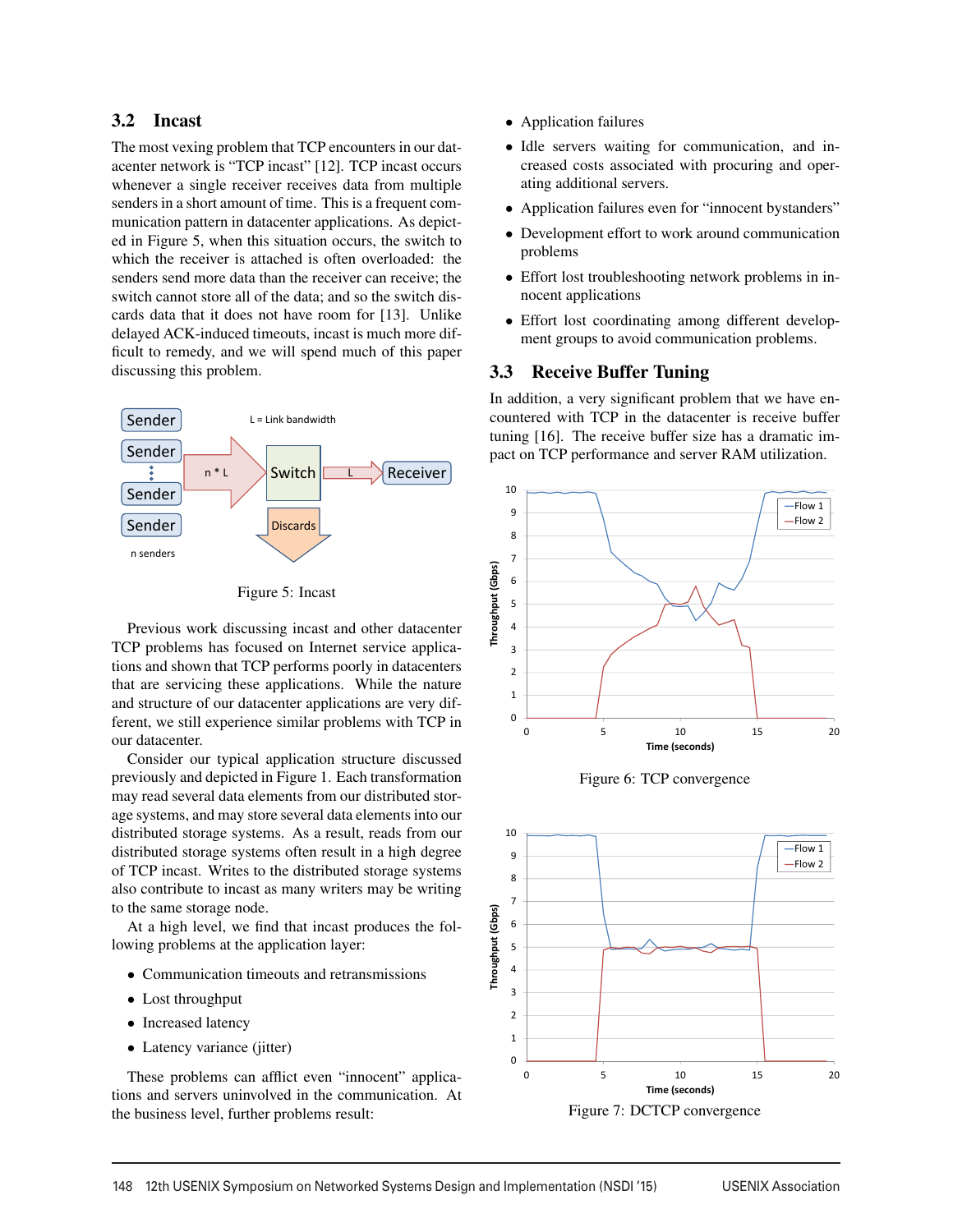To illustrate this, consider the results of a simple twoflow throughput experiment. Both flows were sent from distinct servers to a common receiver. The first flow ran for 20 seconds. The second flow started 5 seconds later, and ran for a total of 10 seconds. The results are shown in Figure 6.

TCP convergence, fairness, and stability in this test are all extremely poor. TCP should be able to converge within a few RTT, not several seconds. (While [11] discusses some detailed problems with TCP-CUBIC convergence, the behavior shown in Figure 6 is far worse than is expected.)

Figure 7 repeats this test for DCTCP. Surprisingly, while [2] finds that DCTCP converges more slowly than TCP, Figure 7 shows DCTCP dramatically outperforming TCP with respect to stability, convergence, and shortterm fairness.

The source of this unexpected behavior is receive buffer tuning. This will be addressed in detail in Section 9.

# 3.4 Summary

The problems discussed above are significant, and historically we worked around them at the application layer. In the following sections, we discuss how we have largely eliminated these problems, dramatically increased our network performance, and removed the need for application-level workarounds.

# 4 Delayed ACKs

As discussed earlier, delayed acknowledgements can cause significant problems. Delayed ACK timeouts are—by default—far too large for a datacenter setting. Fortunately, there are two simple alternatives to remedy this problem: 1) eliminate delayed acknowledgements, or 2) reduce the delayed acknowledgement timeout. We have investigated both approaches.

If ACKs could be generated without cost, the ideal ACK delay would be zero, and an ACK would be generated for every single packet. Unfortunately, while eliminating delayed ACKs eliminates the possibility of any sender stall, it does so at the cost of generating a significant number of packets. We do not find this increased load to be a problem in our network, but we do find it to be problematic on our end servers.

Figure 8 illustrates this behavior. In this test, one or two senders send to a single receiver. Delayed ACKs are delayed a maximum of 0 (i.e. no delayed ACKs), 1, or 40 milliseconds. The total CPU % utilized by IRQ daemons on the receiver for the given test is plotted for each test (100% is the equivalent of 1 CPU completely busy). This test exhibits essentially no difference for delays of 1 and 40 milliseconds. Turning delayed acknowledgements entirely off, however, produces a sharp increase in CPU utilization for both one and two flows. (Repeating this test yields similar results with insignificant variation.)



Figure 8: Delayed ACK CPU Utilization

For this reason, in our network we now lower the delayed ACK timeout as much as possible without turning delayed ACKS off. Those constraints yield a delayed ACK setting of 1 ms. We will still incur an occasional stall, but the stall is not long enough to cause significant issues at our application layer. (Some applications, however, may benefit from turning off delayed ACKs entirely.)

# 5 Reducing *RTOmin*

During the most communication-intensive phases of our application, we found that our applications were experiencing large numbers of incast-induced TCP timeouts. At the application layer, this resulted in a long tail on our task completion times. The effects of incast are clearly seen in Figure 9 which shows a TCP sequence graph from a single flow of a production application during a heavy all-to-all incast. The duplicate sequence numbers visible are packet losses and retransmissions that were successfully handled by TCP. The 200 ms pauses in the flow, however, are due to whole-window loss induced TCP timeouts incuring the *RTOmin* penalty.

Previous work [13] has proposed a simple technique to mitigate the effects of incast-induced TCP timeouts: reduce *RTO<sub>min</sub>*. We employed this technique in our datacenter, and the benefits can be seen in Figure 10 which shows TCP sequence plot of a flow experiencing incast. As with Figure 9, loss is visible, as is a timeout, but timeouts are reduced to 5 ms which is the minimum effective *RTOmin* that our servers support.

As shown in Figures 9 and 10, reducing *RTOmin* significantly improved the performance of TCP in our datacenter by mitigating the effect of TCP timeouts. It did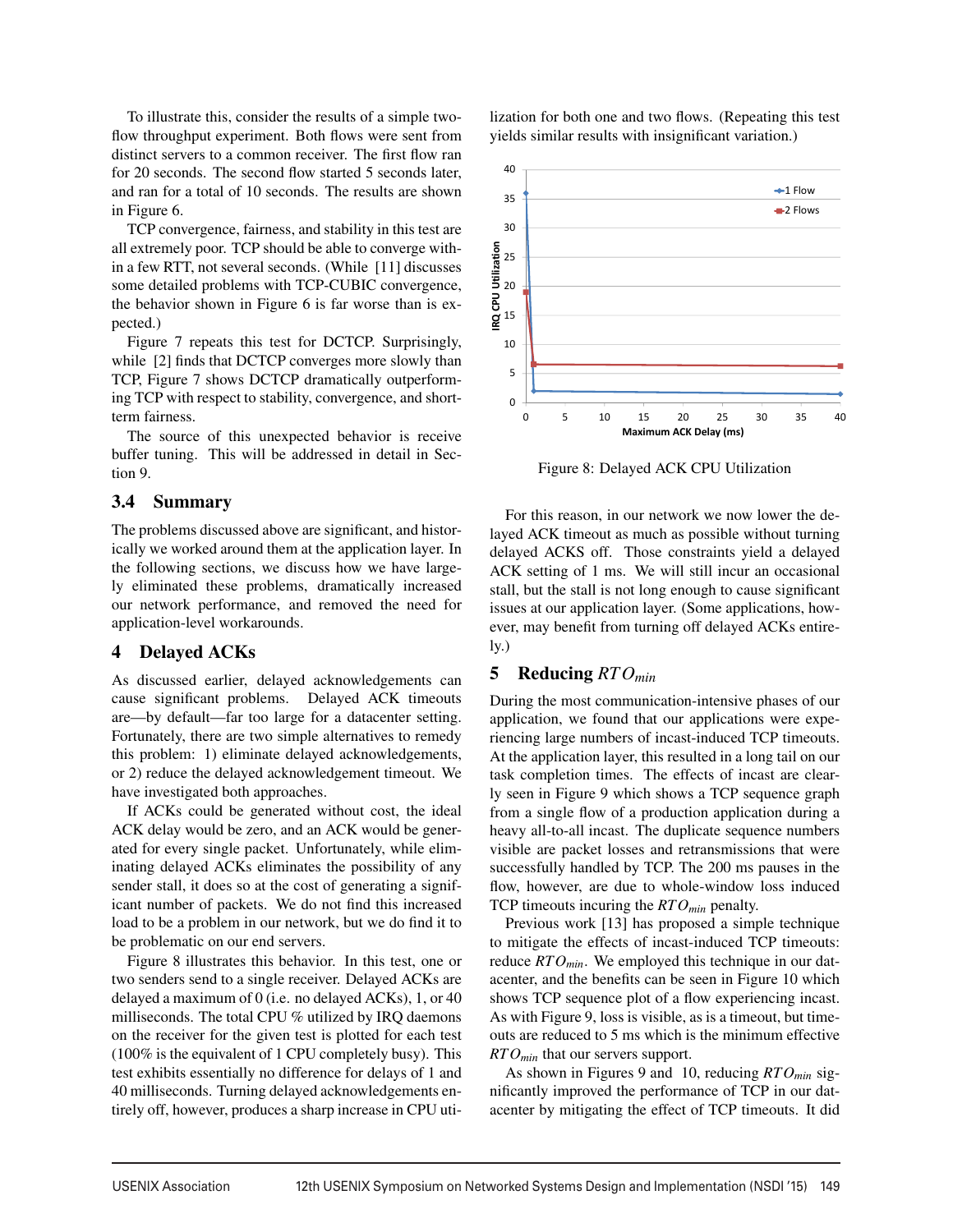



not, however, prevent timeouts. In fact, the rate of packet loss in our network *increased* significantly after we applied the *RTOmin* change. This is expected as lowering the *RTOmin* does not prevent packet loss and timeouts, it just mitigates the effects. Moreover, lower timeout values will increase the number of contending flows which will tend to increase the overall number of lost packets.

In short, we found that reducing *RTOmin* greatly reduced the impact of incast on our applications. Network and server stability were not impacted by this change even when running on a cluster of over 2,000 servers. Innocent applications (applications not involved in the incast) were, however, still impacted. Moreover, network performance was still far from ideal. We were still incurring (much smaller) timeouts and the usual TCP latency. In the next section, we discuss addressing the root cause of incast.

# 6 DCTCP

Subsequent work on datacenter TCP has proposed several techniques to actually reduce packet losses due to incast, rather than just mitigate the effects of lost packets. Of these techniques, one of the most promising for deployment in our datacenter is DCTCP. DCTCP possesses several features that make it a particularly promising approach for us: it relies on capabilities that are available in current hardware and software, an implementation is available [8], and it does not contain features that we cannot use. (In particular, we decided against leveraging work that relies on flow priority or deadlines as our connections are long-lived and utilized for many different types of communication. As a result, communicating priority or deadline information to the network layer would be difficult or impossible for our applications.)

Our primary objectives for moving to DCTCP were to: eliminate TCP timeouts (or nearly eliminate them), reduce latency, and reduce the network-induced coupling of applications. In particular, we wanted to protect "innocent bystanders" from aggressive applications.

In the following sections, we first discuss obstacles to reaping these benefits, and how we extended DCTCP to overcome these obstacles, followed by some discussion of our extended DCTCP's performance.

#### 7 DCTCP Deployment Challenges

#### 7.1 Coexistence with TCP

In motivating the design of DCTCP, [1] states "[a datacenter] network is largely homogeneous and under a single administrative control. Thus backward compatibility, incremental deployment and fairness to legacy protocols are not major concerns." For actual usage in our datacenter, however, these are *all* major concerns. We do not have the luxury of a "big bang" deployment for several reasons.

- There are multiple applications running in our datacenter with distinct ownership. It is critical that one application moving to DCTCP does not negatively impact any application using conventional TCP. Recall that one of our major arguments for deploying DCTCP is to *reduce* the coupling of applications.
- Many critical services cannot be moved to DCTCP. Even for applications with owners willing to make the move to DCTCP, there are services used by those applications that we simply cannot move to DCTCP. For instance, many of our applications leverage file servers that do not support DCTCP.

Unfortunately, DCTCP and TCP do not naturally coexist well. To demonstrate this, we conducted a simple test where one TCP flow and one DCTCP flow both send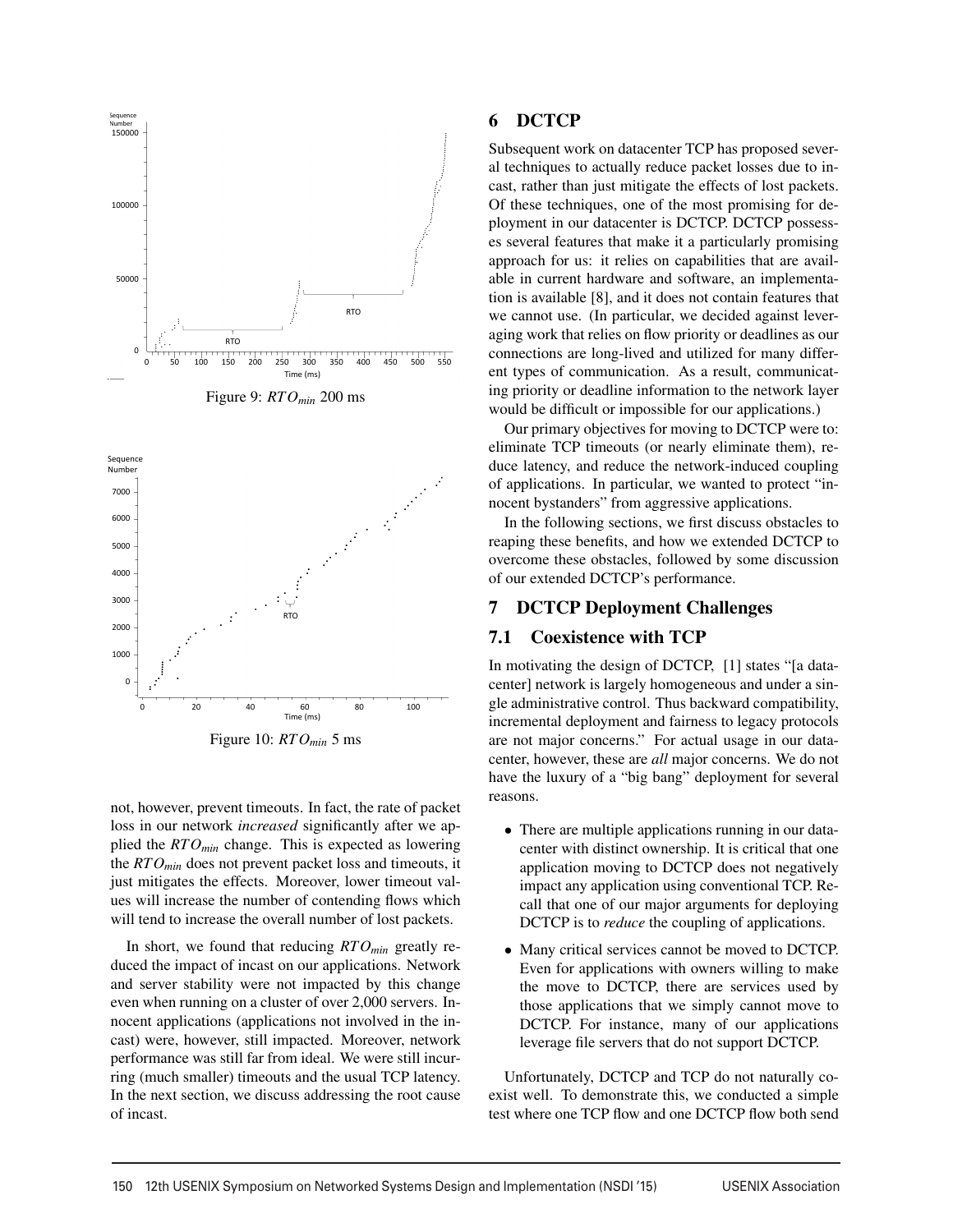at maximum rate from distinct servers to a single receiver. (Again, these experiments are conducted on a 10 Gbps network using iperf as sender and receiver.) The TCP flow lasts for a total of 20 seconds. The DCTCP flow lasts for 10 seconds and starts 5 seconds *after* the TCP flow starts.

The results are shown in Figure 11. As soon as the DCTCP flow starts, the TCP flow almost completely stops while the DCTCP flow completely saturates the link. This is an extremely negative result, and essentially the complete opposite of what we require. (Note that it is possible to delay the onset of this behavior through configuration settings, but this will not solve the fundamental problem.)







Packets without ECT discarded above marking threshold

#### Figure 12: Switch RED ECN Implementation

The reason that DCTCP traffic dominates conventional TCP traffic is due to RED/ECN AQM behavior which is as follows for a switch configured for DCTCP. As depicted in Figure 12, when the switch queue length is below the marking threshold (there is only one threshold for DCTCP), any packet that arrives is simply queued irrespective of ECT status. When the queue length is over the marking threshold, however, all ECT packets are marked with CE, but non-ECT packets are *dropped*. In DCTCP, the marking threshold is set very low value to reduce queueing delay, thus a relatively small amount of congestion will exceed the marking threshold. During such periods of congestion, conventional TCP will suffer packet losses and quickly scale back *cwnd*. DCTCP, on the other hand, will use the fraction of marked packets to scale back *cwnd*. Only when all packets are marked will *cwnd* be scaled back as far as conventional TCP. Thus rate reduction in DCTCP will be much lower than that of conventional TCP, and DCTCP traffic will dominate conventional TCP traffic traversing the same link.

As both TCP and DCTCP must service the same servers in our network, we resort to utilizing IP DSCP bits to segregate DCTCP traffic from conventional TCP traffic. AQM is applied to DCTCP traffic, while TCP traffic is managed via drop-tail queueing.

## 7.2 Non-compliant switches

While we are fortunate enough to have support for ECN marking on our top-of-rack switches, this is the only location in our network that supports ECN marking. Higher-level switches are purely drop-tail. DCTCP must gracefully support transit over non-ECN switches without impacting either the behavior of DCTCP traffic or conventional traffic. Our tests show that DCTCP successfully resorts to loss-based congestion control when transiting a congested drop-tail link.

# 7.3 Non-technical challenges

Even without any technical challenges, altering the network in a major enterprise is a difficult undertaking. Network administrators are, necessarily, risk-averse. A reliable network is a business-critical requirement. Thus, network innovations are often viewed as presenting significantly more risk than reward.

We were able to present a compelling case for DCTCP implementation due to the following:

- Reduction in coupling. Application coupling was a known phenomenon in our datacenter. Conventional TCP's strong coupling of unrelated applications causes problems as discussed previously. DCTCP's promise to greatly reduce the coupling between applications meant that our network administrators would directly benefit from reduced troubleshooting requests from applications experiencing mysterious network performance issues caused by unrelated applications.
- Timing. We timed our DCTCP roll-out to coincide with the deployment of new network switches in our environment. We worked with our network administrators to ensure that the switch features necessary to support DCTCP were available from day one.
- Primum non nocere. Our support for conventional TCP and non-ECN compliant switches enabled us to guarantee that we would not harm existing applications.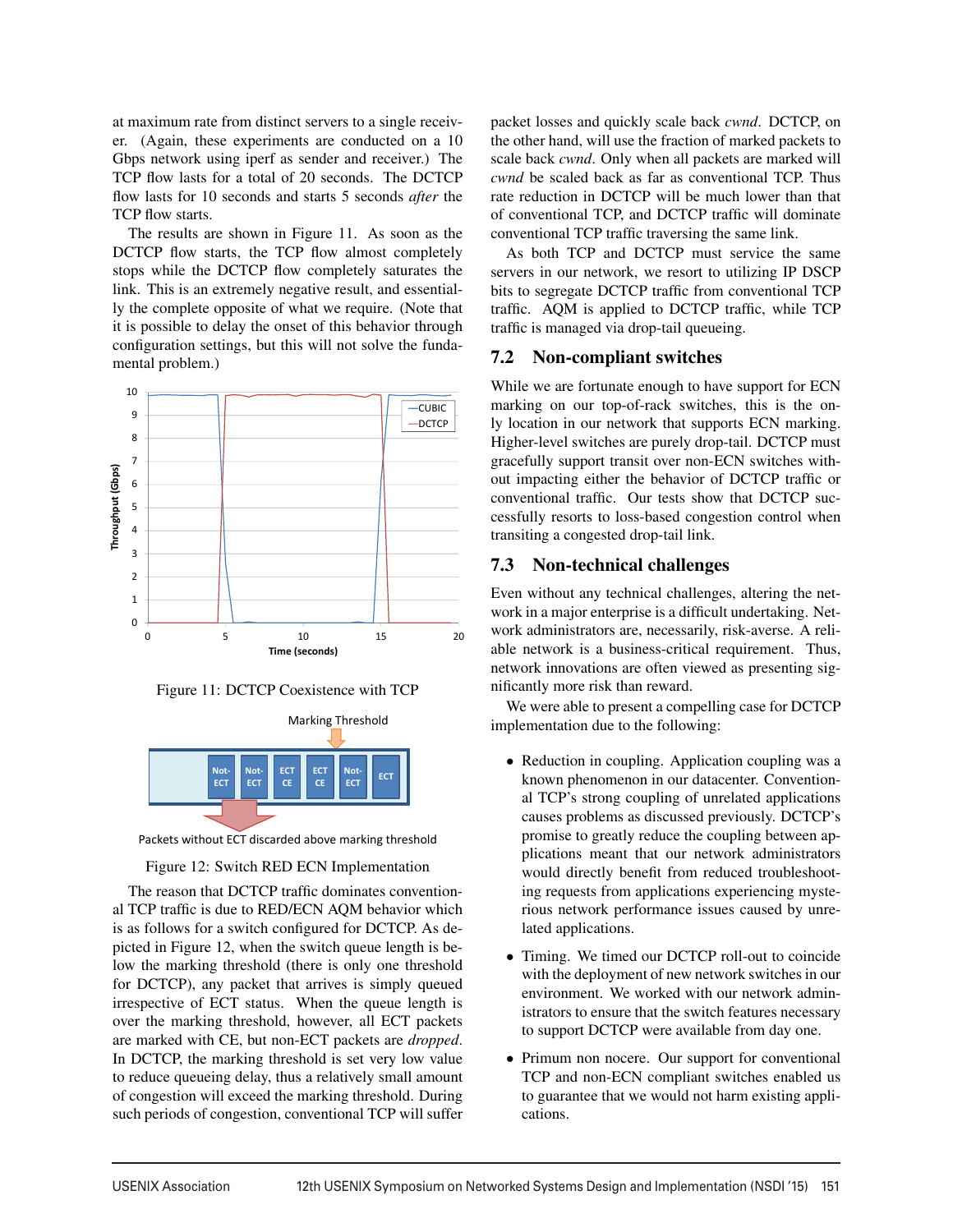### 7.4 Connection Establishment

Segregating DCTCP from conventional TCP removed one potential showstopper from our DCTCP deployment effort. Nevertheless, we encountered one other major problem in DCTCP that had the potential to prevent DCTCP adoption in our network: we found that under load, DCTCP would fail to establish network connections due to a lack of ECT in SYN and SYN-ACK packets.

[1] does not discuss setting ECT on SYN and SYN-ACK packets. The Stanford implementation [8] does *not* set ECT on either SYN or SYN-ACK packets. This is in line with RFC 3168 [14] which states *"A host MUST NOT set ECT on SYN or SYN-ACK packets."* RFC 5562 [10] (derived from ECN+ [9]) proposes setting ECT on SYN-ACK packets, but maintains the restriction of no ECT on SYN packets.

RFC 3168 and RFC 5562 prohibit ECT in SYN packets due to security concerns regarding malicious SYN packets with ECT set. These RFCs, however, are intended for general Internet use, and do not directly apply to DCTCP. In our internal network, we do not tolerate the compromised servers necessary for an attacker to send such packets. Moreover, the Stanford implementation's adoption of these RFCs likely owes more to its leveraging of the existing ECN support in Linux than anything else.

We find that setting ECT on SYN and SYN-ACK is critical for the practical deployment of DCTCP. Without this feature, SYN and SYN-ACK packets will be dropped whenever there is even minor congestion. As discussed in Section 7.1, and depicted in Figure 12, whenever the queue length is greater than the marking threshold, non-ECT packets are dropped. Thus, if SYN and SYN-ACK packets are non-ECT they will be dropped with high probability. We modified DCTCP to apply ECT to both SYN and SYN-ACK packets. We refer to this implementation as "DCTCP+" to distinguish it from the original DCTCP implementation. (Following the naming convention of ECN+ which extended ECN with ECT on SYN-ACK only.)

To measure the effect of this issue, we conducted an experiment where we disabled ECT for SYN packets and attempted to establish a DCTCP connection (with no SYN or SYN-ACK ECT) in the presence of a number of competing DCTCP+ flows which were already established and sending data at maximum rate. As shown in Figure 13, as the number of competing flows increases, it quickly becomes hard, then impossible, to establish a connection when SYN packets are non-ECT. Thus, we utilize DCTCP+ in our deployment, which marks both SYN and SYN-ACK packets as ECT.



Figure 13: Connection Probability without SYN ECT

Note that given our support for conventional TCP, we could use DSCP to cause SYN and SYN-ACK packets *only* to be treated as conventional TCP. We do not take this approach as it would split packets from a single flow across two separate paths in our network which is highly undesirable.

# 8 DCTCP+ Performance

We now discuss several elements of DCTCP+ performance illustrating where DCTCP+ does well, and where there is room for improvement.

# 8.1 Incast Throughput and Fairness with Buffer Tuning Active

We first measured performance in an incast scenario similar to that in Figure 5. In this case, a single receiver received traffic from 19 senders for a total of 10 seconds (as discussed previously all experiments in this section are conducted on a 10 Gbps network). Importantly, automatic receive buffer tuning is *on* for this test; we will later show that this has a dramatic effect on TCP performance but very little for DCTCP+. Figures 14 and 15 show summarized throughput statistics for all 19 flows for each experiment. DCTCP+ fairly distributes the link bandwidth among flows resulting in a very narrow throughput distribution while fully utilizing the link. TCP is also able to fully utilize the link, but does so very inefficiently as flows stall due to a combination of packet loss and incorrectly sized receive buffers. The link is able to remain utilized, however, as other flows step in and utilize the missing bandwidth. Nevertheless, the median throughput is lower, and there is a large variation among flow throughput. In short, under DCTCP+, flow performance is fast and reliable while under TCP, packet loss and the poor performance of buffer auto tuning causes extremely variable throughput.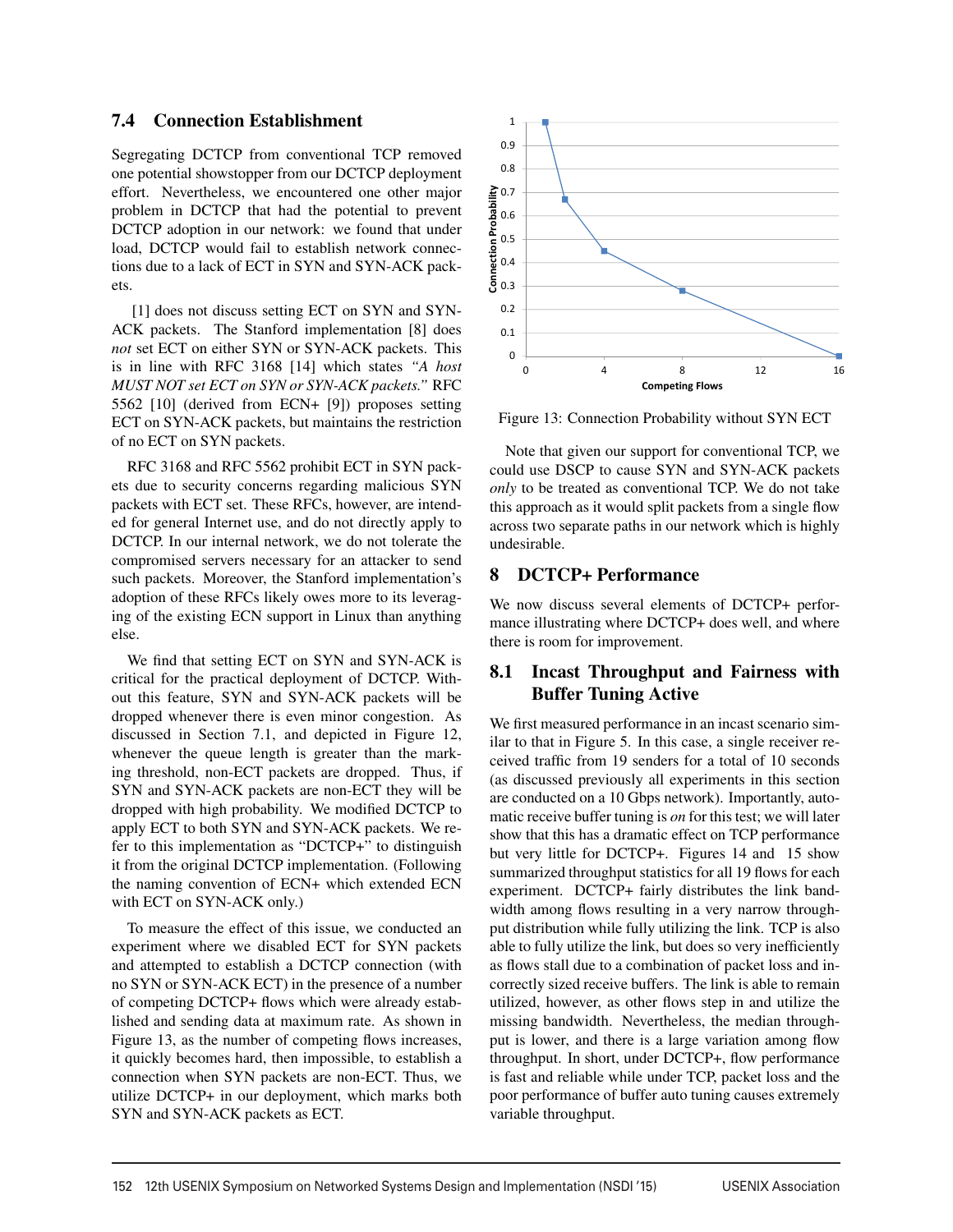



Figure 14: DCTCP single-receiver incast

Figure 15: TCP single-receiver incast (buffer tuning active)

|         | <b>TCP</b> | DCTCP+ |
|---------|------------|--------|
| Mean    | 4.01       | 0.0422 |
| Median  | 4.06       | 0.0395 |
| Maximum | 4.20       | 0.0850 |
| Minimum | 3.32       | 0.0280 |
|         | 0.167      | 0.0106 |

Table 1: Per-packet latency in ms

Moreover, as shown in Table 1, per-packet latency under TCP is two orders of magnitude greater than per-packet latency under DCTCP+. DCTCP+'s reliably low latency enables higher-layer applications to reliably communicate in a very short time span. Under TCP (particularly before we lowered  $RTO<sub>min</sub>$ ), our applications needed added logic to deal with the unpredictable latency and throughput that incast induced. DCTCP+'s consistently superb performance make it a superior transport protocol to TCP within our datacenter.

### 8.2 Scale

The scalability afforded by datacenter computing lies at the heart of applications ranging from web search engines, to the Monte Carlo simulations and data analytics running in our datacenter. Realizing the benefits of scale, however, is challenging for many components of networked systems. For DCTCP+ to be an effective datacenter transport mechanism, it must scale with the applications that it supports.

In this section, we examine the scalability of DCTCP+ experimentally and analytically.

Incast traffic patterns are particularly difficult to scale. We examined DCTCP+ support at scale for incast by sending large numbers of long-lived flows (20 seconds) from many senders to a single receiver. Each flow was generated by a distinct server using iperf. Ideally, we should see that—as with TCP—the link would be fully utilized and each flow would receive a fair share of the link, but—unlike TCP—latency would remain low.

The results of this test are shown in Tables 2 and 3. Table 2 shows that throughput and long-term fairness are excellent through 500 servers. Table 3, however, exhibits some problems. The first problem to notice is that latency is relatively high even for 100 servers. At 300 servers, the high latency shows that the receive queue is entirely full, and at 400 servers significant amounts of traffic are lost and numerous timeouts are occurring. By 500 servers, 8.7% of packets sent are retransmissions, and timeouts are very significant; as a result, short term flow fairness will be poor. In a nutshell, it seems that at this scale, DCTCP+ is performing no better than TCP.

| Senders | Total | Mean | Max  | Min  | $\sigma$ |
|---------|-------|------|------|------|----------|
| 100     | 9.901 | 99.0 | 99.3 | 88.6 | 1.06     |
| 200     | 9,900 | 49.7 | 49.9 | 46.1 | 0.35     |
| 300     | 9,901 | 33.2 | 34   | 31.2 | 0.36     |
| 400     | 9,894 | 24.9 | 28.5 | 20.2 | 1.01     |
| 500     | 9,895 | 20.0 | 23.9 | 13.8 | 1.42     |

Table 2: Scale Test: Throughput (Mbps)

|         |            | Retransmissions |      |            |
|---------|------------|-----------------|------|------------|
| Senders | $RTT$ (ms) | Total           | $\%$ | <b>RTO</b> |
| 100     | 1.60       |                 |      |            |
| 200     | 3.11       |                 |      |            |
| 300     | 4.38       | 2               |      |            |
| 400     | 4.42       | 702             | 4.6  | 274        |
| 500     | 4.44       | 1110            | 8.7  | 655        |

Table 3: Scale Test: Latency and Retransmissions

Why is latency so high? Shouldn't the switch be marking packets causing DCTCP+ to back off before latency gets so high? Packet traces from a sender involved in this test show that for all cases, the switch is marking 100% of packets in steady state, yet DCTCP+ is still sending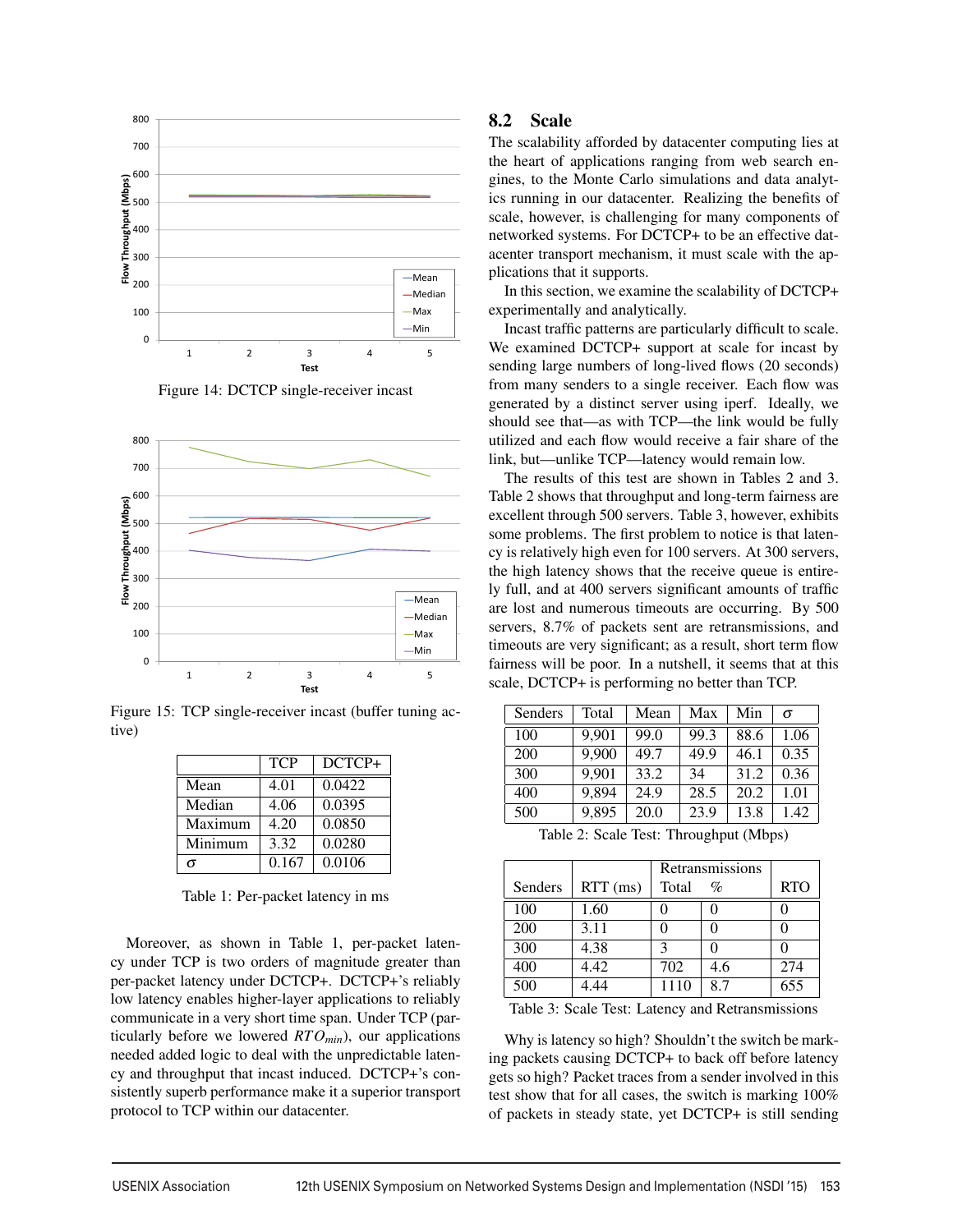packets. In other words, even when the switch is telling DCTCP+ to fall back aggressively, DCTCP+ refuses to fall back enough to prevent congestion.

The source of this behavior is in the *cwnd* update procedure of DCTCP+. According to [1], DCTCP+ updates *cwnd* as:

$$
cwnd \leftarrow cwnd \times (1 - \alpha/2)
$$

Actual TCP implementations, however, are more intricate, and the Linux implementation in [8] updates *cwnd* as follows:

$$
\begin{aligned} \text{cwnd_new} &= \text{max}(\text{tp->snd\_cwnd} \\ &- \left( (\text{tp->snd\_cwnd} \\ &* \text{tp->detcp\_alpha} \right) \text{>11} ), \\ &2\text{U}); \end{aligned}
$$

In other words, irrespective of measured congestion, DCTCP+ will always be willing to send two segments. This effectively puts a lower limit on DCTCP+ transmission rate per sender of:

$$
TransmissionRate \geq \frac{SegmentSize \times 2}{RTT}
$$

The resulting load for our scale test is shown in Table 4.

| Senders | Load (Gbps) |
|---------|-------------|
| 100     | 3.27        |
| 200     | 6.55        |
| 300     | 9.82        |
| 400     | 13.09       |
| 500     | 16.36       |

Table 4: DCTCP+ Load vs. Scale

By 300 servers, load is nearly at the capacity of the link, and at higher scales, the load exceeds the link capacity. The result is the significant packet drops, retransmissions, and timeouts shown above. In effect, once the load due to the DCTCP+ minimum transmission rate exceeds the link capacity, DCTCP+ congestion control is no longer in effect, and TCP congestion control takes over. Hence, at scales higher than 300 in this test, DCTCP+ congestion control is no longer in effect.

DCTCP+ scale can be extended by reducing the minimum transmission rate per server. This can be done by applying the *cwnd* cap logic found elsewhere in the Linux TCP implementation.

cwnd\_new = max(tp->snd\_cwnd - ((tp->snd\_cwnd \* tp->dctcp\_alpha)>>11), 1U); cwnd\_new = min(cwnd\_new, tcp\_packets\_in\_flight(tp) + 1U);

With this addition, under a congested network, only one packet will be allowed per RTT and the scaling will double – just over 600 servers can send at full rate to a single receiver without the minimum DCTCP+ transmission rate exceeding the link capacity.

While this change may result in additional delayed acknowledgements, our initial evaluation indicates that lowering the delayed acknowledgement timeout as discussed in Section 4 mitigates this concern. We leave a full evaluation for future work.

# 8.3 Operational Experience

We have been running DCTCP+ at a scale of approximately 600 servers for nearly one and a half years as of this writing. While quantifying the isolated benefits of DCTCP+ is ongoing work, qualitatively, we have found DCTCP+ to be a stable transport protocol and with the *RTOmin* reduction, delayed ACK reduction, and DCTCP+ all in place, we no longer observe any application-layer issues that are caused by TCP. This is a significant improvement.

# 9 Receive Buffer Tuning

Figures 6 and 7 previously showed an unexpected result: TCP converging more slowly than DCTCP, and generally performing very poorly. Careful analysis of Figures 17a&b in [1] shows that the creators of DCTCP observed similar behavior experimentally (though this particular behavior was not discussed in [1]): DCTCP outperforms TCP in their experiment with respect to stability, convergence, and short-term fairness. We repeat this convergence experiment in our network under several scenarios—first on a 1 Gbps network, then on a 10 Gbps network. The 1 Gbps result for TCP is shown in Figure 16. This closely matches the results from [1].





Figure 17 shows that moving to a 10 Gbps network exacerbates the problems with convergence, fairness and stability. We find that, as with the 1 Gbps result presented in [1], at 10 Gbps DCTCP+ convergence is superior to TCP convergence as shown in Figure 18.

 $\overline{1}$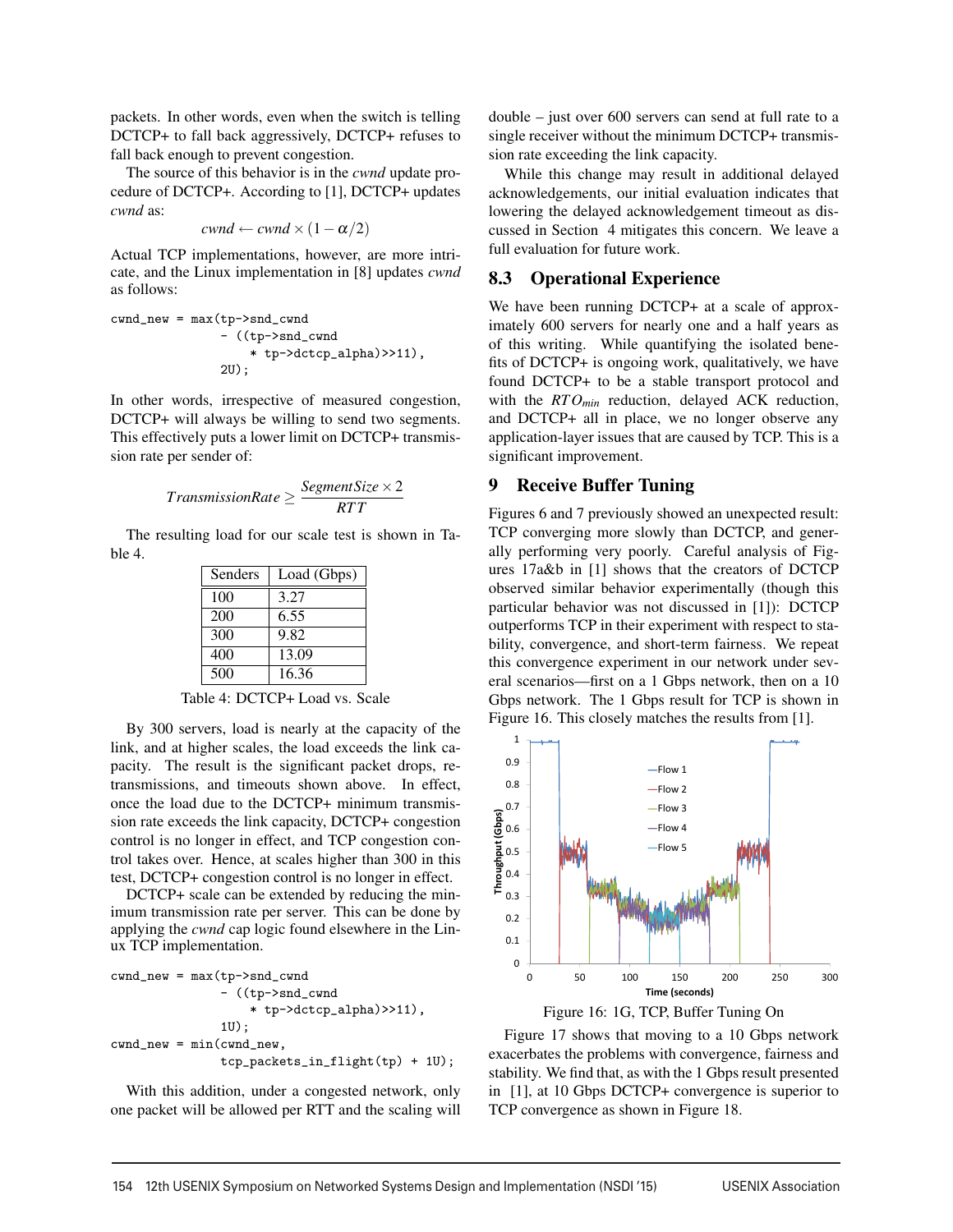

Figure 18: DCTCP+, Buffer Tuning On

These results seemingly defy [2] which showed DCTCP converging more slowly than TCP. The cause of this problem has a simple explanation: receive buffer tuning. Historically, network developers were tasked with setting TCP buffer sizes manually. Getting the buffer sizes right is important for both network and endsystem performance: undersized buffers hurt network throughput; overly generous buffer sizes consume RAM, impact system performance, and limit application scale. It is possible to manually set buffer sizes to attempt to strike a balance, but this is very undesirable as it binds the performance of an application to the behavior of a particular network. Moreover, it fails to allow dynamic memory management to take into account a server's memory state.

To overcome these limitations, several approaches have been developed to dynamically set TCP buffer sizes. Unfortunately, in a datacenter setting, these algorithms can perform poorly. In principle, the receive buffer of an application should be set to the bandwidth delay product (BDP) of a link. The trouble is that inside

of a datacenter, propagation delay is extremely small approximately four orders of magnitude less than the queueing delay of a congested link! As a result, the bandwidth delay product of a link varies significantly, and—worse—is a function of the receive buffer size. The strong feedback present in receive buffer tuning a TCP link makes tuning a difficult problem. The tuning algorithm takes many seconds to adapt from the lowlatency congestion-free regime to the high latency congested regime. As a result, TCP performance in our datacenter is very poor when automatic receive buffer tuning is enabled. This also explains why DCTCP+ is able to outperform TCP: DCTCP+ keeps latency far lower than TCP. As a result, the tuning algorithm experiences far less feedback and has a much easier time finding the correct buffer size.







Turning off receive buffer tuning, and manually setting the receive buffer size to be greater than the maximum delay bandwidth product possible, results in much better behavior for TCP, as shown in Figure 19. With this change, TCP stability, convergence, and fairness all

 $\overline{1}$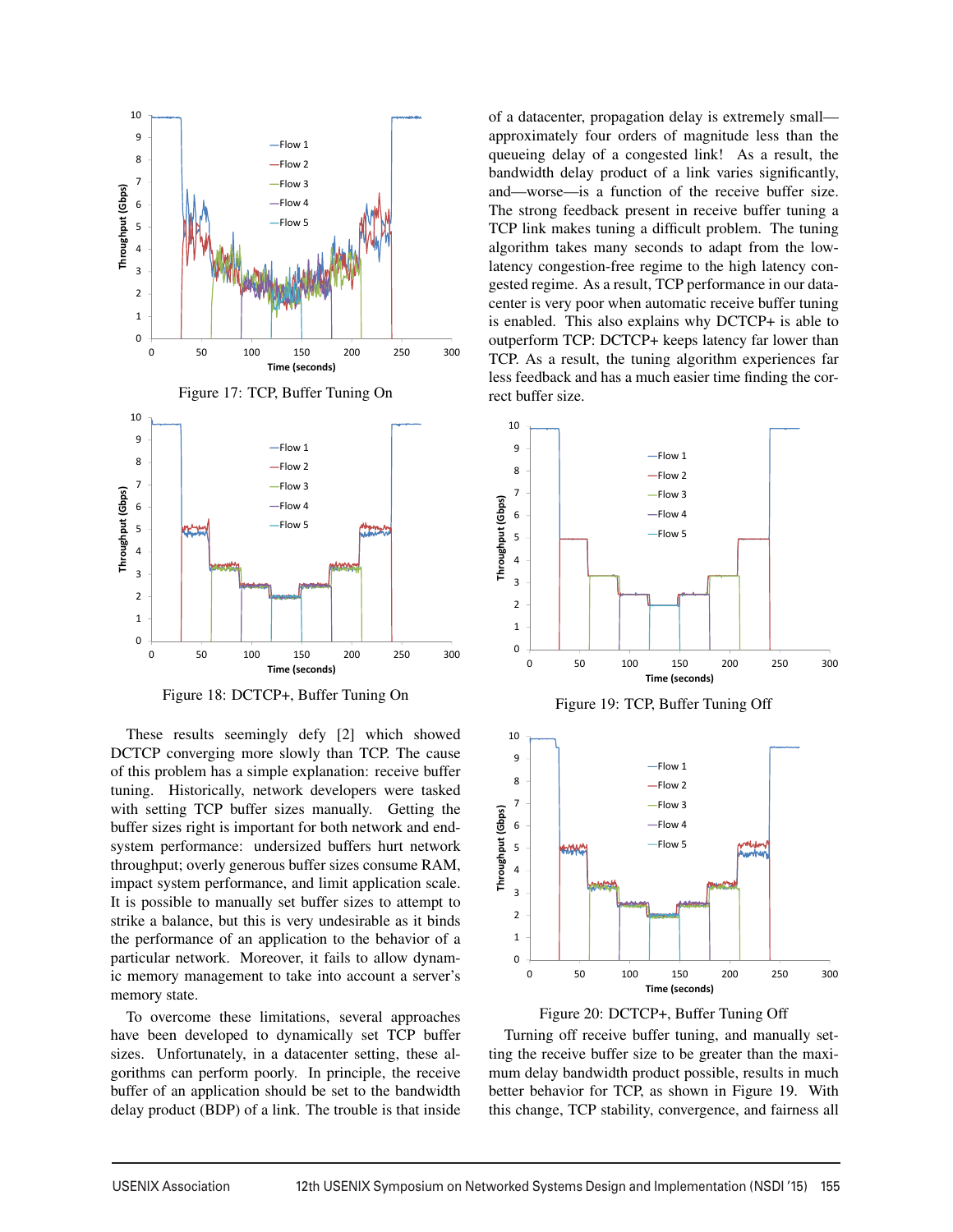exceed that of DCTCP+. DCTCP+ performance, on the other hand, is not changed significantly by manually setting the buffer size, as shown in Figure 20.

In summary, receive buffer tuning can have a dramatic impact on TCP performance. The anomalous results shown in Figures 17a&b of [1], and discussed in this paper, are explained by poor tuning of the TCP receive buffer. With proper receive buffer sizing, TCP stability, convergence, and fairness outperform DCTCP+. Achieving proper receive buffer sizing, however, is much more difficult under TCP than DCTCP+ due to the massive dynamic range of latencies that even two competing flows can generate.

# 10 Related Work

TCP incast was first discussed by Nagle et al. [12]. Phanishayee et al. [13] explored solutions such as reducing *RTOmin*. Vasudevan et al. [17] proposed reducing *RTOmin* further using fine-grained timers. Instead of this, we simply reduced *RTOmin* as far as our kernel was capable of.

Yu et al. [20] analyze application performance in the datacenter network of an Internet service provider; they identify several performance problems caused by applications, the end-server network stacks, and the network itself. We independently have encountered similar problems in a completely different context, and we believe that the problems encountered in [20] are general problems likely to be found widely in datacenter communication. To fix the problems with delayed acknowledgements, [20] suggests either reducing the delayed ack timeouts or disabling delayed acks. Our work goes further by analyzing the tradeoff between these two options.

Wu et al. [19] also observe that switches running RED/ECN drop non-ECT packets, but do not discuss the impact of this behavior on DCTCP.

Semke et al. [16] developed a method of automatically tuning TCP buffers that is the basis of the current Linux autotuning algorithm.

There has been a good deal of work—such as [7] [18] [21]—on achieving superior congestion control than that attainable by DCTCP by incorporating knowledge of flow priorities and deadlines into congestion control. Unfortunately, these techniques are not readily applicable in our environment.

pFrabric [3] takes a clean-slate approach to datacenter communication. This is promising work, but outside of the scope of our work as we were restricted to techniques that we could run in production today.

#### 11 Conclusion

TCP has been tremendously successful in the Internet, and is a ubiquitous protocol that is critical to countless applications. TCP support in datacenters promises to allow these applications to run alongside new applications. Unfortunately, however, experience has shown that TCP's design assumptions break down inside modern datacenters, and performance is often inadequate.

In this paper, we have shown that leveraging recent work overcomes the major deficiencies of TCP inside of the datacenter. We have shown that DCTCP coexistence with TCP is critical in our environment, and demonstrated how this can be accomplished. Moreover, we have shown how a small extension to DCTCP—employing ECT in SYN and SYN-ACK packets—removes a potentially fatal problem with DCTCP.

Nevertheless, this work has also highlighted areas for future work. Despite the dramatic impact on performance that it can have in current implementations, receive buffer auto tuning can perform very poorly. In addition, we have shown how DCTCP scale can be improved; ideally DCTCP would scale even further before filling queues and reverting to TCP.

In closing, deploying recently developed improvements to TCP (along with our extensions) has dramatically improved TCP performance in our datacenter, without requiring any modifications to our applications or distributed storage systems.

#### Acknowledgements

We would like to thank our reviewers for their feedback. In addition, we greatly appreciate the assistance of Daniel Varga, Wai-Hong Lui, Vikas Chawla, Eric Hagberg, John MacIntyre, Peter King, Johnathan Edwards, Sam Shteingart, Michael Jansen, Jason Greenberg, Matthew Whitehead, Daniel Borkmann, Florian Westphal, and Frank Hirtz,

#### References

- [1] M. Alizadeh, A. Greenberg, D. A. Maltz, J. Padhye, P. Patel, B. Prabhakar, S. Sengupta, and M. Sridharan. Data center tcp (dctcp). In *Proceedings of SIGCOMM 2010*, 2010.
- [2] M. Alizadeh, A. Javanmard, and B. Prabhakar. Analysis of dctcp: Stability, convergence, and fairness. In *Proceedings of SIGMETRICS 2011*, 2011.
- [3] M. Alizadeh, S. Yang, M. Sharif, S. Katti, N. McKeown, B. Prabhakar, and S. Shenker. pfabric: Minimal near-optimal datacenter transport. In *Proceedings of SIGCOMM 2013*, 2013.
- [4] L. A. Barroso and U. Hlzle. *The Datacenter as a Computer: An Introduction to the Design of Warehouse-Scale Machines*. Morgan and Claypool Publishers, 2009.
- [5] P. Gill, N. Jain, and N. Nagappan. Understanding network failures in data centers: measurement,

 $\overline{a}$